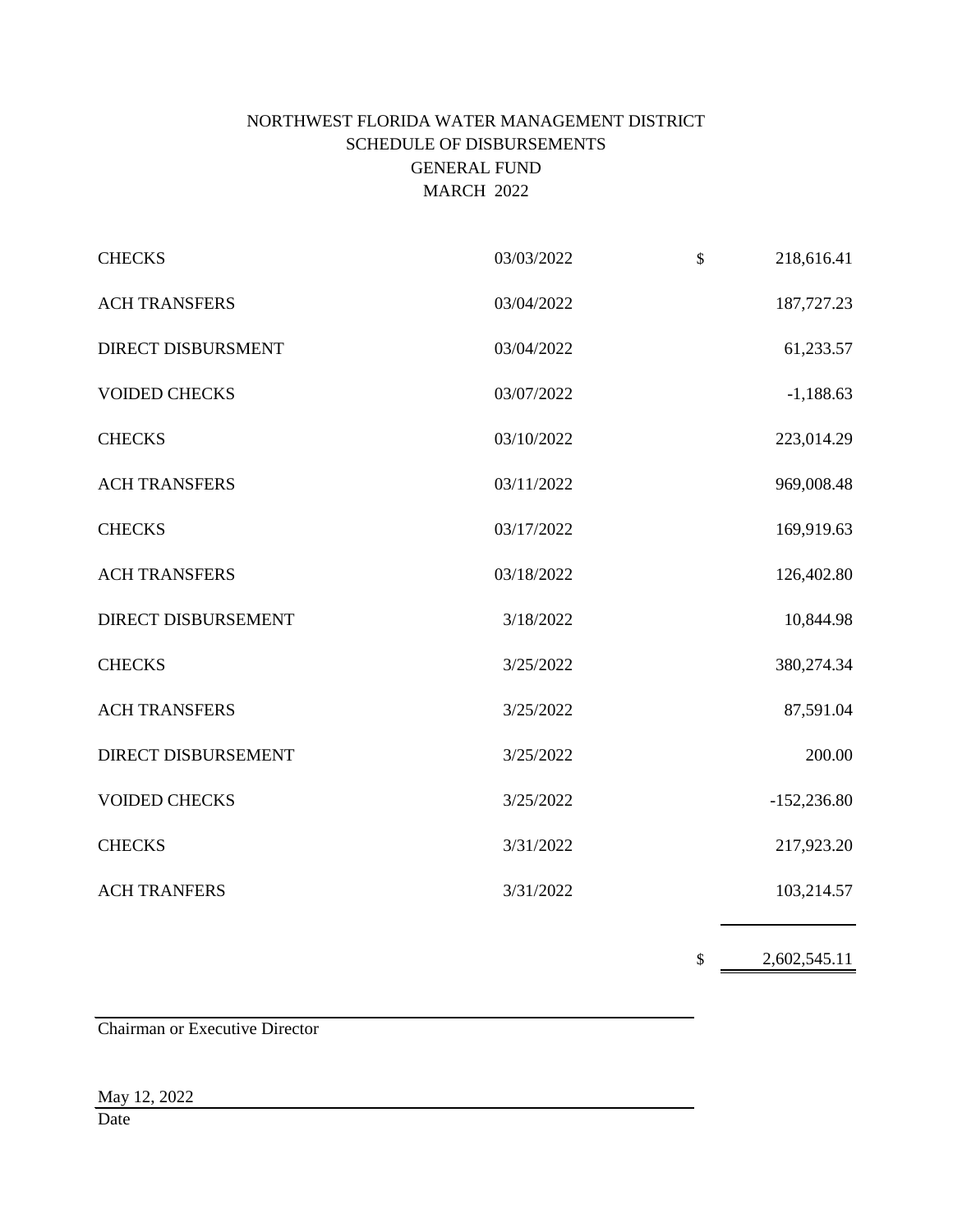| <b>VENDOR NAME</b> |                                              |            | <b>CHECK DATE INVOICE NET</b> | <b>INVOICE DESCRIPTION</b>            |
|--------------------|----------------------------------------------|------------|-------------------------------|---------------------------------------|
| 5835               | 1 HOUR, INC                                  | 03/03/2022 | 816.00                        | <b>INTERPRETIVE SIGNS LL PINE RES</b> |
| 95                 | AT&T                                         | 03/03/2022 | 346.84                        | PHONE SERVICE EFO                     |
| 1616               | <b>BLUE CROSS/BLUE SHIELD OF FLORIDA</b>     | 03/03/2022 | 630.20                        | <b>MEDICARE</b>                       |
| 5131               | <b>CITY OF DEFUNIAK SPRINGS</b>              | 03/03/2022 | 207.92                        | WATER/ SEWER DEFUNIAK SPRINGS         |
| 3289               | <b>CITY OF TALLAHASSEE</b>                   | 03/03/2022 | 180.00                        | PARKING PASS FOR TWO SPACES AT        |
| 3424               | MIDTOWN PRINT CO.                            | 03/03/2022 | 25.00                         | <b>BUSINESS CARDS RMD STAFF</b>       |
| 3746               | FL DEPT OF ENVIRONMENTAL PROTECTION          | 03/03/2022 | 1,800.00                      | FUNDING SUPPORT FOR FGS DYE TR        |
| 916                | FPL NORTHWEST FLORIDA                        | 03/03/2022 | 711.09                        | <b>ELECTRIC DEFUNIAK OFFICE</b>       |
| 391                | GADSDEN COUNTY TAX COLLECTOR                 | 03/03/2022 | 119.55                        | TAG AND TITLE FOR 2021 REG SIL        |
| 5790               | <b>GADSDEN COUNTY NEWS CORP</b>              | 03/03/2022 | 78.75                         | <b>LEGAL ADSWATER USE PERMITS</b>     |
| 5790               | <b>GADSDEN COUNTY NEWS CORP</b>              | 03/03/2022 | 78.75                         | LEGAL ADSWATER USE PERMITS            |
| 3333               | GARBER CHEVROLET BUICK GMC, INC.             | 03/03/2022 | 27,346.20                     | 2021 CHEVROLET SILVERADO 1500         |
| 5839               | <b>GENRE HOLDINGS LLC</b>                    | 03/03/2022 | 4,000.00                      | <b>GENRE HOLDINGS P298596 OVERPAY</b> |
| 2291               | GULF COAST ELECTRIC COOPERATIVE, INC         | 03/03/2022 | 389.14                        | ELECTRIC SERVICE EFO                  |
| 5795               | JACKSON COUNTY BOARD OF COUNTY COMMISSIONERS | 03/03/2022 | 158,449.83                    | <b>INDIAN SPRINGS SEWER PROJECT</b>   |
| 5834               | MOORE BASS CONSULTING, INC                   | 03/03/2022 | 750.00                        | CALLIE ACKERMAN P2896253 OVER         |
| 1995               | NELSON PAINT COMPANY                         | 03/03/2022 | 382.44                        | <b>BOUNDARY MARKING PAINT</b>         |
| 1205               | OFFICE DEPOT, INC.                           | 03/03/2022 | 20.68                         | OFFICE SUPPLIES (ACCOUNTING)          |
| 4865               | OKALOOSA COUNTY SHERIFF'S OFFICE             | 03/03/2022 | 20.00                         | PROCESS SERVERWELLS                   |
| 5610               | OKALOOSAWALTON SECURITY & SURVEILLANCE       | 03/03/2022 | 75.00                         | <b>DFO SECURITY</b>                   |
| 64                 | PANAMA CITY NEWS HERALD                      | 03/03/2022 | 102.51                        | LEGAL ADSWATER USE PERMITS            |
| 5632               | THE PRAETORIAN GROUP                         | 03/03/2022 | 2,000.00                      | <b>CONTINUING EDUCATION</b>           |
| 4345               | PRIDE ENTERPRISES FORESTRY                   | 03/03/2022 | 8,158.52                      | PRIDE PICNIC TABLES AND TRASH         |
| 1180               | PRIDE ENTERPRISES                            | 03/03/2022 | 173.81                        | <b>REG MAILING ENVELOPES</b>          |
| 4832               | <b>SUN LIFE FINANCIAL</b>                    | 03/03/2022 | 80.10                         | PREPAID DENTAL                        |
| 4832               | <b>SUN LIFE FINANCIAL</b>                    | 03/03/2022 | 5,763.12                      | <b>DENTAL</b>                         |
| 4834               | <b>SUN LIFE FINANCIAL</b>                    | 03/03/2022 | 79.90                         | EMPLOYEE ASSISTANCE PROGRAM           |
| 4834               | <b>SUN LIFE FINANCIAL</b>                    | 03/03/2022 | 893.79                        | LIFE INSURANCE                        |
| 4834               | <b>SUN LIFE FINANCIAL</b>                    | 03/03/2022 | 2,911.55                      | <b>VOL LTD</b>                        |
| 4833               | <b>SUN LIFE FINANCIAL</b>                    | 03/03/2022 | 1,048.01                      | <b>VOL LTD</b>                        |
| 5250               | SUN LIFE FINANCIAL VISION                    | 03/03/2022 | 638.56                        | <b>VISION</b>                         |
| 5801               | TALQUIN PORTABLE RESTROOMS, INC              | 03/03/2022 | 165.00                        | ADA PORTABLE TOILET FOR REVELL        |
| 4626               | WASTE PRO OF FLORIDA, INC                    | 03/03/2022 | 174.15                        | <b>SOLID WASTE HQ</b>                 |
|                    | <b>TOTAL CHECKS</b>                          |            | $\mathbf{s}$<br>218,616.41    |                                       |
| 3293               | ANGUS G. ANDREWS, JR.                        | 03/04/2022 | 8,125.00                      | DFO LEASE AGREEMENT CONTRACT          |
| 5702               | <b>AUTO ALLEY INC</b>                        | 03/04/2022 | 123.04                        | MINOR REPAIRS FOR POOL VEHICLE        |
| 5702               | <b>AUTO ALLEY INC</b>                        | 03/04/2022 | 560.49                        | MINOR REPAIRS FOR POOL VEHICLE        |
| 1617               | CAPITAL HEALTH PLAN                          | 03/04/2022 | 85,145.80                     | <b>MEDICAL INSURANCE</b>              |
| 3978               | <b>CHRISTINA COGER</b>                       | 03/04/2022 | 65.00                         | REGISTRATION FEE REIMBURSEMENT        |
| 97                 | THE DEFUNIAK HERALD                          | 03/04/2022 | 38.50                         | <b>LEGAL ADS WATER USE PERMITS</b>    |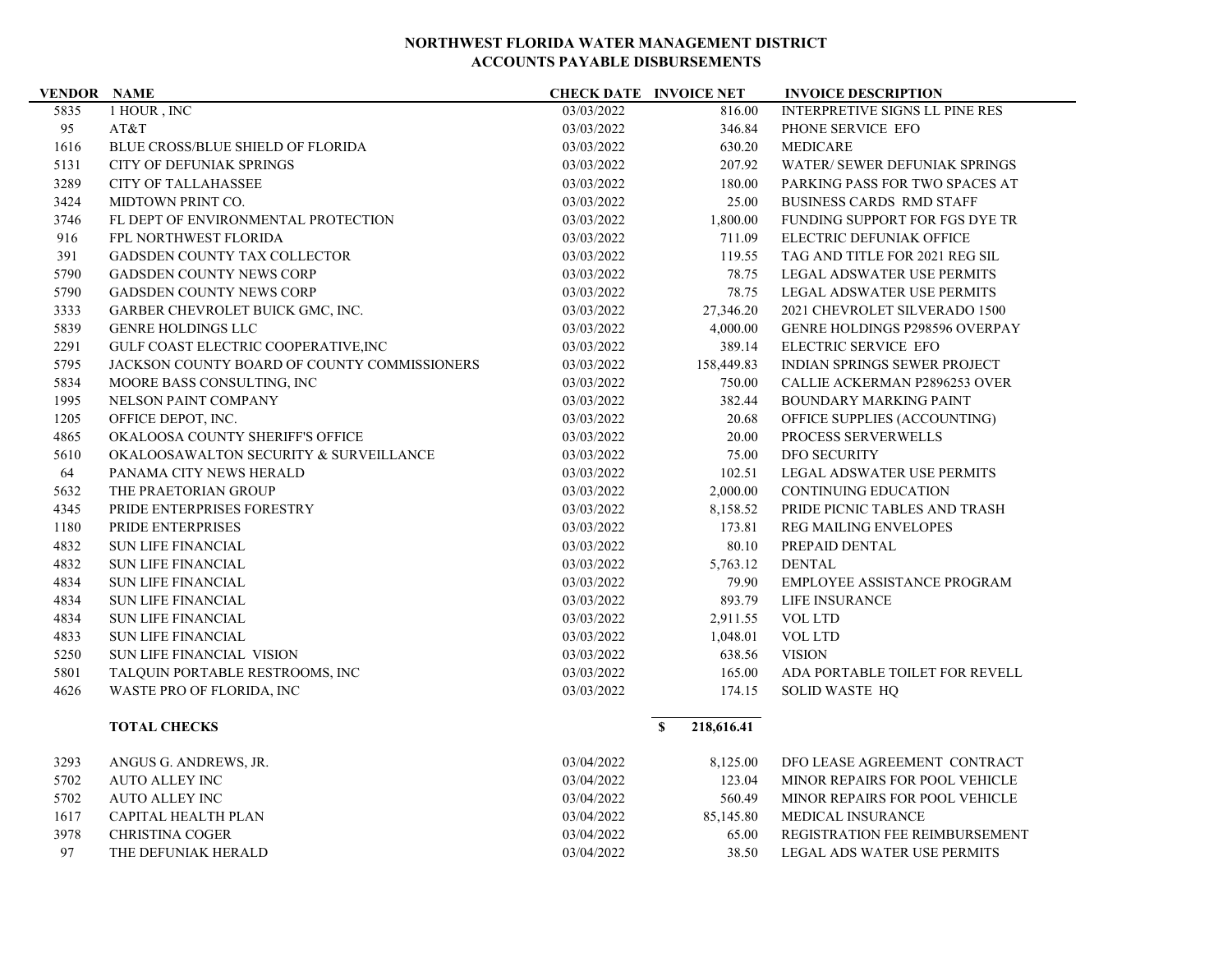| <b>VENDOR NAME</b> |                                              |            | <b>CHECK DATE INVOICE NET</b> | <b>INVOICE DESCRIPTION</b>            |
|--------------------|----------------------------------------------|------------|-------------------------------|---------------------------------------|
| 2702               | FISH AND WILDLIFE                            | 03/04/2022 | 2,186.28                      | LAW ENFORCEMENT CONTRACT NO.          |
| 5235               | JACKSON COUNTY BOARD OF COUNTY COMMISSIONERS | 03/04/2022 | 28,151.52                     | <b>BLUE SPRINGS ROAD SEWER PROJEC</b> |
| 4952               | LAW, REDD, CRONA & MUNROE, P.A.              | 03/04/2022 | 1,551.00                      | <b>INSPECTOR GENERAL SERVICES AGR</b> |
| 5791               | MOHAWK VALLEY MATERIALS, INC.                | 03/04/2022 | 56,073.57                     | RECOVERY AND DEBRIS CLEANUP           |
| 5791               | MOHAWK VALLEY MATERIALS, INC.                | 03/04/2022 | 5,000.00                      | RECOVERY AND DEBRIS CLEANUP           |
| 5436               | QUADIENT, INC.                               | 03/04/2022 | 196.00                        | POSTAGE MACHINE INK                   |
| 5651               | <b>SGS TECHNOLOGIE, LLC</b>                  | 03/04/2022 | 373.33                        | HOSTING & MAINTAINING DIST WEB        |
| 5218               | WAGEWORKS, INC.                              | 03/04/2022 | 137.70                        | FLEXIBLE SPENDING ACCOUNT ADMI        |
|                    | <b>TOTAL ACH TRANSFERS</b>                   |            | 187,727.23<br>$\mathbf{s}$    |                                       |
| 1616               | <b>BLUE CROSS/BLUE SHIELD OF FLORIDA</b>     | 03/04/2022 | 58,523.51                     | <b>EMPLOYEE MEDICAL INSURANCE</b>     |
| 1616               | <b>BLUE CROSS/BLUE SHIELD OF FLORIDA</b>     | 03/04/2022 | 2,400.06                      | RETIREE INSURANCE                     |
| 5707               | <b>REFUND PAYEEZY</b>                        | 03/04/2022 | 100.00                        | BETHANY WOMACK/RYBICKI P303637        |
| 5707               | <b>REFUND PAYEEZY</b>                        | 03/04/2022 | 150.00                        | REFUND FOR OVERPAYMENT OF WATE        |
| 5707               | <b>REFUND PAYEEZY</b>                        | 03/04/2022 | 10.00                         | REFUND WITHDRAWN WELL PERMIT 3        |
| 5707               | <b>REFUND PAYEEZY</b>                        | 03/04/2022 | 50.00                         | REFUND WITHDRAWN WELL PERMIT 3        |
|                    | <b>TOTAL DIRECT DISBURSEMENTS</b>            |            | 61,233.57<br>$\mathbf{s}$     |                                       |
|                    | <b>TOTAL AP</b>                              |            | $\mathbf{s}$<br>467,577.21    |                                       |
| 5828               | CHRONOLOG LLC                                | 3/10/2022  | 640.00                        | CHRONOLOG PHOTO MONITORING STA        |
| 3424               | MIDTOWN PRINT CO.                            | 3/10/2022  | 25.00                         | <b>BUSINESS CARDS-WAITS</b>           |
| 4748               | EAST MILTON WATER SYSTEM                     | 3/10/2022  | 9.00                          | <b>WATER - MILTON OFFICE</b>          |
| 1292               | <b>FISHER SCIENTIFIC</b>                     | 3/10/2022  | 318.24                        | PH BUFFER SOLUTION                    |
| 2713               | FL DEPT OF AG. & CONSUMER SERVICES           | 3/10/2022  | 29,375.00                     | <b>WIREGRASS PLUGS</b>                |
| 2713               | FL DEPT OF AG. & CONSUMER SERVICES           | 3/10/2022  | 17,781.25                     | MOBILE IRRIGATION LAB FY2020-2        |
| 2701               | FLORIDA MUNICIPAL INSURANCE TRUST            | 3/10/2022  | 24,969.75                     | THIRD INSTALLMENT FY 21/22            |
| 916                | FPL NORTHWEST FLORIDA                        | 3/10/2022  | 381.89                        | ELECTRIC DEFUNIAK OFFICE              |
| 5829               | <b>GULF FENCE &amp; CONSTRUCTION</b>         | 3/10/2022  | 28,799.95                     | <b>EFO FENCE REPAIRS</b>              |
| 3193               | <b>INSURANCE INFORMATION EXCHANGE</b>        | 3/10/2022  | 134.10                        | <b>BACKGROUND SCREENING</b>           |
| 4873               | MAIN STREET AUTOMOTIVE, INC.                 | 3/10/2022  | 46.95                         | MINOR REPAIRS FOR REG VEHICLES        |
| 5680               | MCKENZIE MOTOR COMPANY                       | 3/10/2022  | 79.49                         | MINOR REPAIRS FOR REG VEHICLES        |
| 5680               | MCKENZIE MOTOR COMPANY                       | 3/10/2022  | 406.68                        | MINOR REPAIRS FOR REG VEHICLES        |
| 1205               | OFFICE DEPOT, INC.                           | 3/10/2022  | 13.96                         | OFFICE SUPPLIES (ACCOUNTING)          |
| 1205               | OFFICE DEPOT, INC.                           | 3/10/2022  | 72.46                         | OFFICE SUPPLIES DEFUNIAK SPRIN        |
| 1205               | OFFICE DEPOT, INC.                           | 3/10/2022  | 89.54                         | OFFICE SUPPLIES DFS OFFICE            |
| 1205               |                                              |            |                               |                                       |
|                    | OFFICE DEPOT, INC.                           | 3/10/2022  | 6.84                          | OFFICE SUPPLIES DFS OFFICE            |
| 1205               | OFFICE DEPOT, INC.                           | 3/10/2022  | 7.36                          | OFFICE SUPPLIES DEFUNIAK SPRIN        |
| 1205               | OFFICE DEPOT, INC.                           | 3/10/2022  | 12.76                         | OFFICE SUPPLIES DEFUNIAK SPRIN        |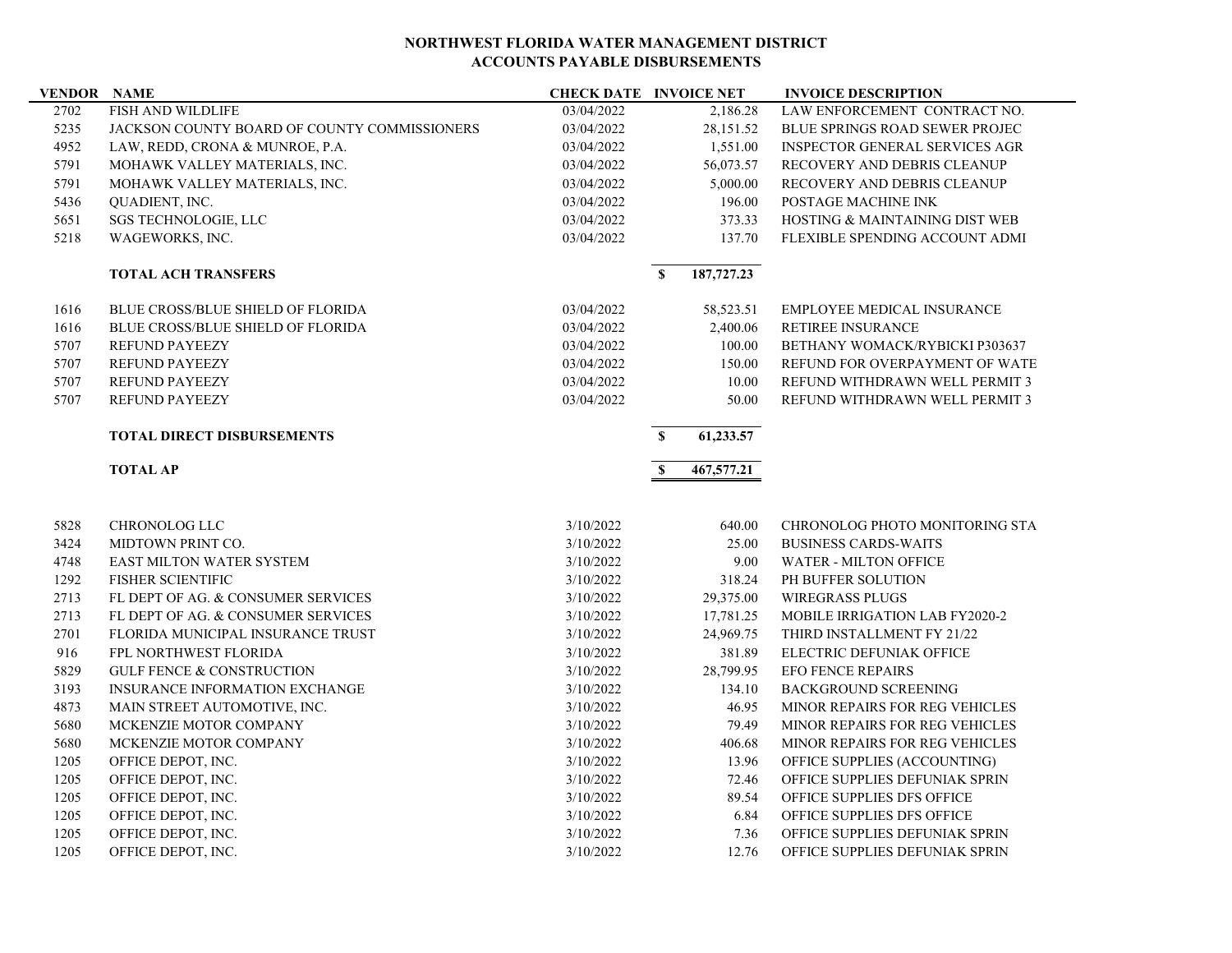| <b>VENDOR NAME</b> |                                              |           | <b>CHECK DATE INVOICE NET</b> | <b>INVOICE DESCRIPTION</b>            |
|--------------------|----------------------------------------------|-----------|-------------------------------|---------------------------------------|
| 1205               | OFFICE DEPOT, INC.                           | 3/10/2022 | 7.06                          | OFFICE SUPPLIES DEFUNIAK SPRIN        |
| 4892               | JEFFERY CLAUDE PITTMAN                       | 3/10/2022 | 56,250.00                     | AG BMP COST SHARE AGREEMENT           |
| 5223               | SOUTHERN HABITATS, LLC                       | 3/10/2022 | 5,808.00                      | 9,680 GRASS PLUGS REPLACEMENT         |
| 5223               | SOUTHERN HABITATS, LLC                       | 3/10/2022 | 34,710.00                     | WIREGRASS PLUGS (REPLACES PO 2        |
| 5223               | SOUTHERN HABITATS, LLC                       | 3/10/2022 | 2,141.10                      | 89,000 WIREGRASS PLUGS (REPLAC        |
| 110                | TALQUIN ELECTRIC COOPERATIVE, INC.           | 3/10/2022 | 310.48                        | WATER/SEWER - HO                      |
| 110                | TALQUIN ELECTRIC COOPERATIVE, INC.           | 3/10/2022 | 84.40                         | <b>SECURITY LIGHTS - HQ</b>           |
| 110                | TALQUIN ELECTRIC COOPERATIVE, INC.           | 3/10/2022 | 3,419.53                      | <b>ELECTRIC - HQ</b>                  |
| 5280               | HORACE WILLIAMS                              | 3/10/2022 | 12,060.00                     | AG COST SHARE AGREEMENT               |
| 5565               | <b>JAMES H WILLIAMS</b>                      | 3/10/2022 | 5,053.50                      | AG BMP COST SHARE AGREEMENT           |
|                    | <b>TOTAL CHECKS</b>                          |           | 223,014.29<br>$\mathbf{s}$    |                                       |
| 5702               | <b>AUTO ALLEY INC</b>                        | 3/11/2022 | 96.78                         | MINOR REPAIRS FOR POOL VEHICLE        |
| 5702               | <b>AUTO ALLEY INC</b>                        | 3/11/2022 | 105.46                        | MINOR REPAIRS FOR POOL VEHICLE        |
| 5702               | <b>AUTO ALLEY INC</b>                        | 3/11/2022 | 330.61                        | MINOR REPAIRS FOR POOL VEHICLE        |
| 5450               | <b>CAITLIN BRONGEL</b>                       | 3/11/2022 | 329.75                        | TRAVEL REIMBURSEMENT                  |
| 5687               | COLLINS LAND SERVICES, INC.                  | 3/11/2022 | 181,597.71                    | HURRICANE MICHAEL REPAIR              |
| 3126               | DEWBERRY ENGINEERS, INC.                     | 3/11/2022 | 13,095.00                     | RISK MAP PROGRAM SUPPORT              |
| 5426               | DIVERSIFIED PROFESSIONAL SERVICES CORP       | 3/11/2022 | 12,800.00                     | <b>GREENHEAD BRANCH STABILIZATION</b> |
| 5426               | DIVERSIFIED PROFESSIONAL SERVICES CORP       | 3/11/2022 | 12,200.00                     | <b>BOGGY BRANCH LWC</b>               |
| 5426               | DIVERSIFIED PROFESSIONAL SERVICES CORP       | 3/11/2022 | 7,200.00                      | BOGGY BRANCH E.CULVERT REPLACE        |
| 5426               | DIVERSIFIED PROFESSIONAL SERVICES CORP       | 3/11/2022 | 6,400.00                      | BOGGY BRANCH W.CULVERT REPLACE        |
| 45                 | <b>DMS</b>                                   | 3/11/2022 | 17.21                         | <b>CONFERENCE CALLS</b>               |
| 45                 | <b>DMS</b>                                   | 3/11/2022 | 1,967.26                      | DEFUNIAK ETHERNET AND LONG DISTANCE   |
| 45                 | $\rm{DMS}$                                   | 3/11/2022 | 656.22                        | DEFUNIAK LOCAL                        |
| 45                 | $\rm{DMS}$                                   | 3/11/2022 | 92.96                         | <b>MILTON LOCAL</b>                   |
| 45                 | <b>DMS</b>                                   | 3/11/2022 | 31.93                         | HQ LONG DISTANCE                      |
| 45                 | <b>DMS</b>                                   | 3/11/2022 | 1,605.60                      | HQ LOCAL                              |
| 45                 | <b>DMS</b>                                   | 3/11/2022 | 9,574.12                      | <b>HO ETHERNET</b>                    |
| 45                 | <b>DMS</b>                                   | 3/11/2022 | 18.40                         | AIRCARDS AND HOTSPOTS                 |
| 45                 | <b>DMS</b>                                   | 3/11/2022 | 8.01                          | LAN PORTS AND INTRANET/INTERNET       |
| 45                 | <b>DMS</b>                                   | 3/11/2022 | 0.60                          | <b>MILTON LONG DISTANCE</b>           |
| 45                 | <b>DMS</b>                                   | 3/11/2022 | 0.07                          | LAN PORTS AND INTRANET/INTERNET       |
| 3337               | <b>FORESTECH CONSULTING</b>                  | 3/11/2022 | 400.00                        | LAND MANAGEMENT DATABASE              |
| 839                | FORESTRY SUPPLIERS, INC.                     | 3/11/2022 | 183.97                        | <b>WATER LEVEL STAFF GAGES</b>        |
| 3492               | GEOTECH ENVIRONMENTAL EQUIP, INC.            | 3/11/2022 | 278.86                        | <b>LAB SUPPLIES - TUBING</b>          |
| 3942               | A & W VENTURES, L.C.                         | 3/11/2022 | 225.00                        | PORTABLE HANDICAPPED TOILET FO        |
| 2268               | INNOVATIVE OFFICE SOLUTIONS, INC             | 3/11/2022 | 837.00                        | PHONE SYSTEM MAINTANANCE CONTR        |
| 5235               | JACKSON COUNTY BOARD OF COUNTY COMMISSIONERS | 3/11/2022 | 692,293.76                    | <b>INDIAN SPRINGS SEWER EXTENSION</b> |
| 5368               | KOUNTRY RENTAL NWF, INC.                     | 3/11/2022 | 7,855.00                      | SERVICE FOR PORTABLE TOILETS-C        |
| 5368               | KOUNTRY RENTAL NWF, INC.                     | 3/11/2022 | 350.00                        | ONE HANDICAP UNIT                     |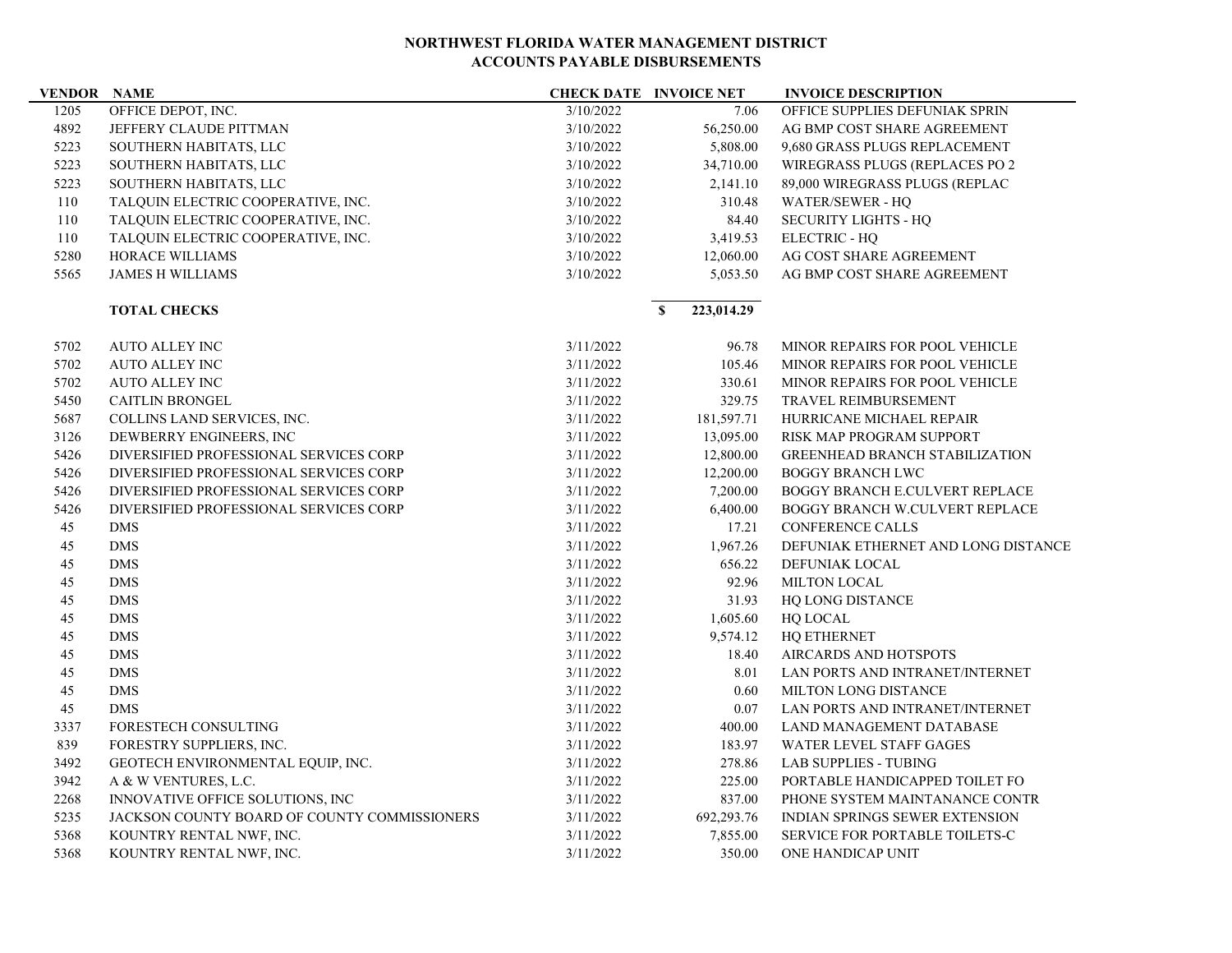| <b>VENDOR NAME</b> |                                          |           | <b>CHECK DATE INVOICE NET</b> | <b>INVOICE DESCRIPTION</b>            |
|--------------------|------------------------------------------|-----------|-------------------------------|---------------------------------------|
| 4368               | PROFESSIONAL HEALTH EXAMINERS            | 3/11/2022 | 50.00                         | <b>LABORATORY TESTING</b>             |
| 5614               | ZACHARY J. SELLERS                       | 3/11/2022 | 925.00                        | DFO JANITORIAL SERVICES               |
| 4799               | STAPLES CONTRACT & COMMERCIAL, INC.      | 3/11/2022 | 39.45                         | OFFICE SUPPLIES (ACCOUNTING)          |
| 4799               | STAPLES CONTRACT & COMMERCIAL, INC.      | 3/11/2022 | 100.85                        | <b>OFFICE SUPPLIES</b>                |
| 4955               | TERRY'S HOME & LAWN MAINTENANCE, INC.    | 3/11/2022 | 4,481.90                      | RECREATION SITE CLEAN UP AND M        |
| 4955               | TERRY'S HOME & LAWN MAINTENANCE, INC.    | 3/11/2022 | 200.00                        | JANITORIAL SERVICES FOR THE MI        |
| 5337               | VANASSEE HANGEN BRUSTLIN, INC.           | 3/11/2022 | 9,900.00                      | AGREEMENT FOR AS NEEDED SERVIC        |
| 5060               | EXTREME LOGISTICS GULF COAST, LLC        | 3/11/2022 | 290.00                        | PORTABLE AND COMPOST TOILETS          |
| 5060               | EXTREME LOGISTICS GULF COAST, LLC        | 3/11/2022 | 170.00                        | PORTABLE AND COMPOST TOILETS          |
| 5060               | EXTREME LOGISTICS GULF COAST, LLC        | 3/11/2022 | 530.00                        | PORTABLE AND COMPOST TOILETS          |
| 5060               | EXTREME LOGISTICS GULF COAST, LLC        | 3/11/2022 | 290.00                        | PORTABLE AND COMPOST TOILETS          |
| 5060               | EXTREME LOGISTICS GULF COAST, LLC        | 3/11/2022 | 170.00                        | PORTABLE AND COMPOST TOILETS          |
| 5060               | EXTREME LOGISTICS GULF COAST, LLC        | 3/11/2022 | 340.00                        | PORTABLE AND COMPOST TOILETS          |
| 5060               | EXTREME LOGISTICS GULF COAST, LLC        | 3/11/2022 | 290.00                        | PORTABLE AND COMPOST TOILETS          |
| 5060               | EXTREME LOGISTICS GULF COAST, LLC        | 3/11/2022 | 340.00                        | PORTABLE AND COMPOST TOILETS          |
| 5060               | EXTREME LOGISTICS GULF COAST, LLC        | 3/11/2022 | 170.00                        | PORTABLE AND COMPOST TOILETS          |
| 5060               | EXTREME LOGISTICS GULF COAST, LLC        | 3/11/2022 | 170.00                        | PORTABLE AND COMPOST TOILETS          |
|                    | <b>TOTAL ACH TRANSFERS</b>               |           | $\mathbf{s}$<br>969,008.48    |                                       |
|                    |                                          |           |                               |                                       |
|                    | <b>TOTAL AP</b>                          |           | \$1,192,022.77                |                                       |
|                    |                                          |           |                               |                                       |
| 5768               | ALFORD BROTHERS INC                      | 3/17/2022 | 44.95                         | MINOR REPAIRD FOR WMD-96377           |
| 5748               | AMIGO FORESTRY SERVICE, INC.             | 3/17/2022 | 5,346.66                      | RETURN OF PERFORMANCE BOND 21-019     |
| 3586               | ATTACK-ONE FIRE MANAGEMENT SVCS, INC     | 3/17/2022 | 33,327.00                     | AGREEMENT FOR PRESCRIBED BURNI        |
| 2992               | <b>BANK OF AMERICA</b>                   | 3/17/2022 | 1,042.42                      | FEB 2022 ANALYSIS STATEMENT           |
| 2992               | <b>BANK OF AMERICA</b>                   | 3/17/2022 | 438.51                        | ONLINE ACCESS TO BANK ACCOUNT         |
| 5446               | <b>TRENTON A CHILDS</b>                  | 3/17/2022 | 16,912.50                     | AG BMP COST SHARE AGREEMENT           |
| 4676               | <b>CITY OF MILTON FLORIDA</b>            | 3/17/2022 | 21.81                         | <b>SEWER MILTON OFFICE</b>            |
| 4676               | CITY OF MILTON FLORIDA                   | 3/17/2022 | 76.13                         | <b>DUMPSTER SERVICE</b>               |
| 3126               | DEWBERRY ENGINEERS, INC.                 | 3/17/2022 | 100.00                        | DEWBERRY P303824 EPERMIT DISCO        |
| 5787               | DYLAN RYALS-HAMILTON                     | 3/17/2022 | 165.00                        | TRAVEL REIMBURSEMENT - TRAINING       |
| 2713               | FL DEPT OF AG. & CONSUMER SERVICES       | 3/17/2022 | 17,781.25                     | <b>MOBILE IRRIGATION LAB FY2020-2</b> |
| 26                 | FL. SECRETARY OF STATE DIV OF ADMIN SERV | 3/17/2022 | 9.10                          | FAR AD FOR TREE PLANTING CEREM        |
| 26                 | FL. SECRETARY OF STATE DIV OF ADMIN SERV | 3/17/2022 | 30.24                         | LEGAL ADS FOR GOVERNING BOARD         |
| 26                 | FL. SECRETARY OF STATE DIV OF ADMIN SERV | 3/17/2022 | 23.66                         | FAR AD RFP 22-002 FEMA RISK MA        |
| 916                | FPL NORTHWEST FLORIDA                    | 3/17/2022 | 440.01                        | MILTON ELECTRIC                       |
| 5790               | <b>GADSDEN COUNTY NEWS CORP</b>          | 3/17/2022 | 78.75                         | LEGAL ADS-WATER USE PERMITS           |
| 5789               | <b>GERMAINE WILLIAMS</b>                 | 3/17/2022 | 3,935.00                      | AG BMP COST SHARE AGREEMENT           |
| 2299               | <b>LIBERTY COUNTY SOLID WASTE</b>        | 3/17/2022 | 41.92                         | WMD 0004 REPAIRS                      |
| 3266               | LOWE'S COMPANIES INC.                    | 3/17/2022 | 7.05                          | <b>MOUSE TRAPS FOR LAB</b>            |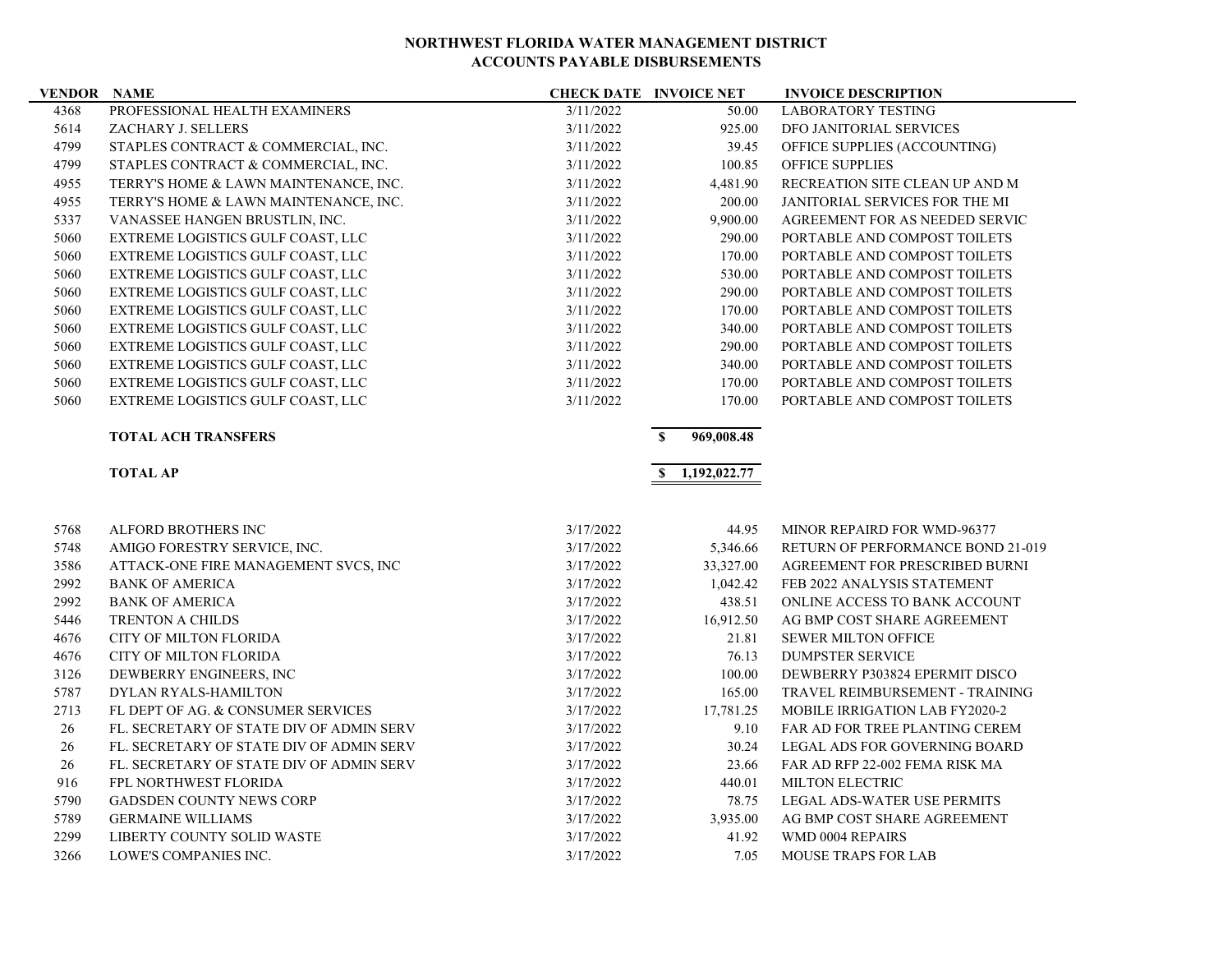| <b>VENDOR NAME</b> |                                        | <b>CHECK DATE INVOICE NET</b> |                            | <b>INVOICE DESCRIPTION</b>            |
|--------------------|----------------------------------------|-------------------------------|----------------------------|---------------------------------------|
| 4873               | MAIN STREET AUTOMOTIVE, INC.           | 3/17/2022                     | 54.95                      | <b>MINOR REPAIRS FOR REG VEHICLES</b> |
| 4873               | MAIN STREET AUTOMOTIVE, INC.           | 3/17/2022                     | 974.64                     | <b>VEHICLE REPAIRS #96840</b>         |
| 4873               | MAIN STREET AUTOMOTIVE, INC.           | 3/17/2022                     | 34.16                      | MINOR REPAIRS FOR REG VEHICLES        |
| 4873               | MAIN STREET AUTOMOTIVE, INC.           | 3/17/2022                     | 287.98                     | <b>REPAIRS FOR WMD-1774</b>           |
| 4873               | MAIN STREET AUTOMOTIVE, INC.           | 3/17/2022                     | 80.06                      | MINOR REPAIRS FOR WMD-96279 AN        |
| 4873               | MAIN STREET AUTOMOTIVE, INC.           | 3/17/2022                     | 36.86                      | <b>MINOR REPAIRS FOR REG VEHICLES</b> |
| 423                | OKALOOSA CO. TAX COLLECTOR             | 3/17/2022                     | 0.83                       | <b>PARCEL REFUND</b>                  |
| 5841               | PATRICIA WILLIAMS                      | 3/17/2022                     | 6,184.35                   | AG BMP COST SHARE AGREEMENT           |
| 5769               | PRT USA, INC.                          | 3/17/2022                     | 70,972.80                  | AGREEMENT FOR 2021-2023 LONGLE        |
| 5769               | PRT USA, INC.                          | 3/17/2022                     | 600.00                     | REFRIGERATED TRUCK RENTAL FOR         |
| 5251               | RANDSTAD NORTH AMERICA, INC.           | 3/17/2022                     | 1,110.00                   | RANDSTAD PROFESSIONAL STAFF AU        |
| 5251               | RANDSTAD NORTH AMERICA, INC.           | 3/17/2022                     | 740.00                     | RANDSTAD PROFESSIONAL STAFF AU        |
| 3213               | SHI INTERNATIONAL CORP                 | 3/17/2022                     | 4,531.69                   | CITRIX LICENSE, GATEWAY, AND M        |
| 5590               | KENNETH N STOUTAMIRE                   | 3/17/2022                     | 4,378.55                   | AG BMP COST SHARE AGREEMENT           |
| 5737               | TELECHECK SERVICES, INC.               | 3/17/2022                     | 59.60                      | EPERMITTING FEES-TELECHECK            |
| 5737               | TELECHECK SERVICES, INC.               | 3/17/2022                     | 51.20                      | <b>FEES FOR ONLINE PAYMENTS</b>       |
|                    | <b>TOTAL CHECKS</b>                    |                               | 169,919.63<br>$\mathbf{s}$ |                                       |
| 5089               | ATKINS NORTH AMERICA, INC.             | 3/18/2022                     | 3,893.35                   | RISK MAP PROGRAM SUPPORT              |
| 4845               | CALHOUN COUNTY SHERIFF'S OFFICE        | 3/18/2022                     | 936.88                     | LAW ENFORCEMENT/SECURITY SERVI        |
| 97                 | THE DEFUNIAK HERALD                    | 3/18/2022                     | 39.88                      | LEGAL ADS- WATER USE PERMITS          |
| 5426               | DIVERSIFIED PROFESSIONAL SERVICES CORP | 3/18/2022                     | 29,500.00                  | <b>CULVERT REPLACEMENT - LODGE DR</b> |
| 2453               | ESCAMBIA COUNTY PROPERTY APPRAISER     | 3/18/2022                     | 3,664.85                   | 3RD QTR FY21-22                       |
| 1695               | <b>JAMES MOORE &amp; COMPANY</b>       | 3/18/2022                     | 13,300.00                  | <b>INDEPENDANT AUDITOR SERVICES</b>   |
| 5728               | MERIT FIRST LLC                        | 3/18/2022                     | 42,570.00                  | HURRICANE SERVICE DEBRIS              |
| 3813               | PENNINGTON, P.A.                       | 3/18/2022                     | 9,083.80                   | <b>LEGAL COUNSEL</b>                  |
| 1180               | PRIDE ENTERPRISES                      | 3/18/2022                     | 3,740.21                   | RECREATION SITE SUPPLIES              |
| 5435               | QUANTUM SPATIAL, INC.                  | 3/18/2022                     | 7,502.00                   | PARCEL DATA                           |
| 4799               | STAPLES CONTRACT & COMMERCIAL, INC.    | 3/18/2022                     | 47.28                      | OFFICE SUPPLIES (ACCOUNTING)          |
| 5218               | WAGEWORKS, INC.                        | 3/18/2022                     | 56.55                      | <b>COBRA ADMINISTRATION</b>           |
| 2631               | WASHINGTON COUNTY SHERIFF'S OFFICE     | 3/18/2022                     | 12,068.00                  | LAW ENFORCEMENT AND SECURITY          |
|                    | <b>TOTAL ACH TRANSFERS</b>             |                               | $\mathbf{s}$<br>126,402.80 |                                       |
| 2967               | <b>BANK OF AMERICA</b>                 | 3/18/2022                     | 4,076.49                   | FEBRUARY 2022 P-CARD                  |
| 2967               | <b>BANK OF AMERICA</b>                 | 3/18/2022                     | 50.00                      | <b>REG SUNPASS</b>                    |
| 2967               | <b>BANK OF AMERICA</b>                 | 3/18/2022                     | 9.99                       | DIGITAL SUBSCRIPTION TO THE GA        |
| 2967               | <b>BANK OF AMERICA</b>                 | 3/18/2022                     | 259.99                     | ANNUAL DIGITAL SUBSCRIPTION TO        |
| 2967               | <b>BANK OF AMERICA</b>                 | 3/18/2022                     | 27.72                      | DIGITAL NEWSPAPER SUBSCRIPTION        |
| 2967               | <b>BANK OF AMERICA</b>                 | 3/18/2022                     | 11.99                      | DIGITAL SUBSCRIPTION TO TALLAH        |
| 2967               | <b>BANK OF AMERICA</b>                 | 3/18/2022                     | 59.78                      | <b>INK CARTRIDGES-AMAZON</b>          |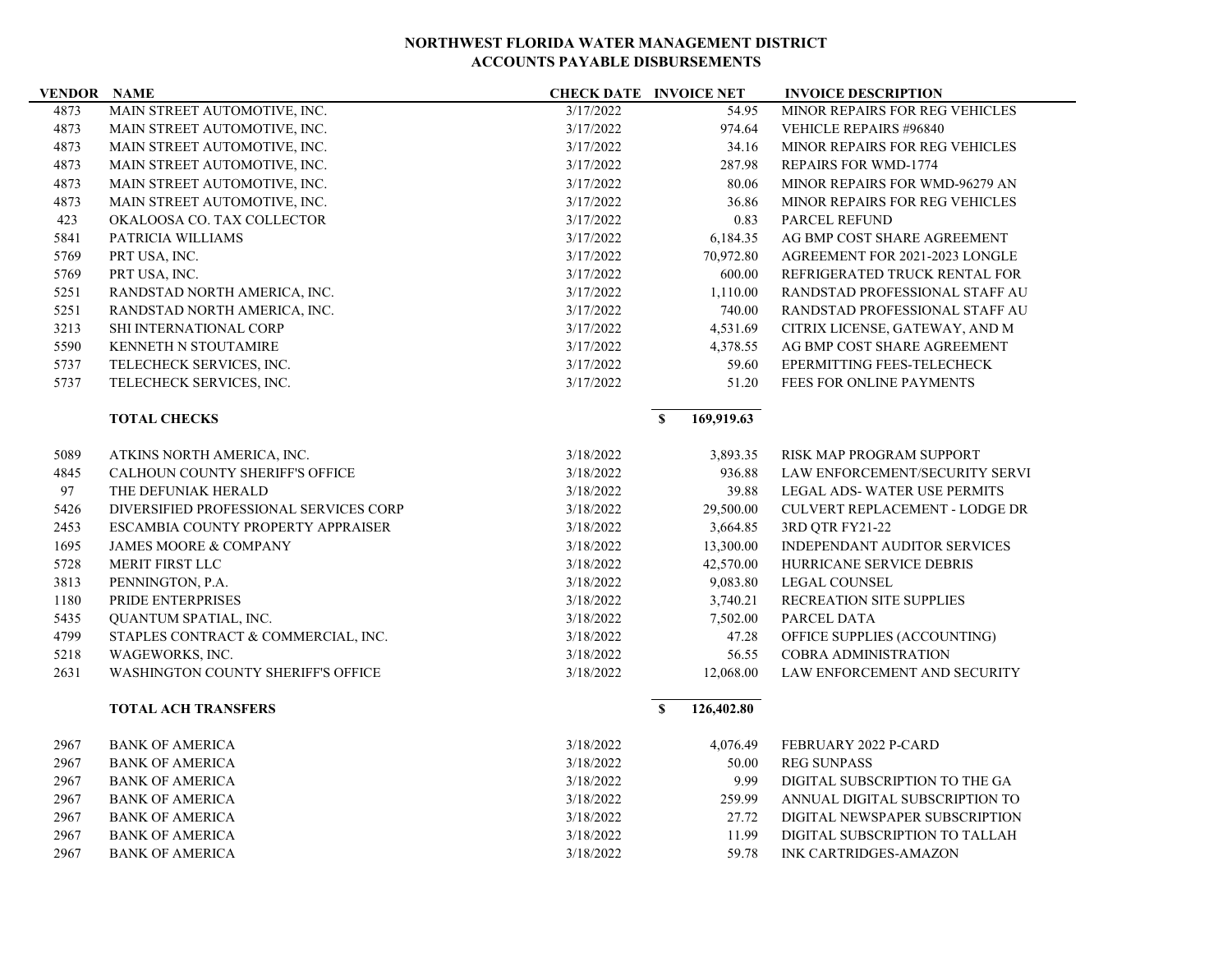| <b>VENDOR NAME</b> |                                      | <b>CHECK DATE INVOICE NET</b> |              |            | <b>INVOICE DESCRIPTION</b>           |
|--------------------|--------------------------------------|-------------------------------|--------------|------------|--------------------------------------|
| 2967               | <b>BANK OF AMERICA</b>               | 3/18/2022                     |              | 599.88     | ADOBE CREATIVE CLOUD FOR JIM L       |
| 2967               | <b>BANK OF AMERICA</b>               | 3/18/2022                     |              | 15.96      | DIGITAL NEWSPAPER SUBSCRIPTION       |
| 2967               | <b>BANK OF AMERICA</b>               | 3/18/2022                     |              | 11.99      | DIGITAL NEWSPAPER SUBSCRIPTION       |
| 2967               | <b>BANK OF AMERICA</b>               | 3/18/2022                     |              | 9.99       | DIGITAL NEWSPAPER SUBSCRIPTION       |
| 2967               | <b>BANK OF AMERICA</b>               | 3/18/2022                     |              | 157.70     | FIRE BOOTS FOR RYAN BARROW AMA       |
| 2967               | <b>BANK OF AMERICA</b>               | 3/18/2022                     |              | 74.85      | OFFICE SUPPLIES-AMAZON               |
| 2967               | <b>BANK OF AMERICA</b>               | 3/18/2022                     |              | 2,462.89   | <b>WMD 2434 REPAIRS</b>              |
| 2967               | <b>BANK OF AMERICA</b>               | 3/18/2022                     |              | 50.92      | <b>FIELD SUPPLIES-AMAZON</b>         |
| 2967               | <b>BANK OF AMERICA</b>               | 3/18/2022                     |              | 405.79     | AMAZON ORDER FOR IT SUPPLIES         |
| 2967               | <b>BANK OF AMERICA</b>               | 3/18/2022                     |              | 1,562.52   | <b>WMD 2425 REPAIRS</b>              |
| 2967               | <b>BANK OF AMERICA</b>               | 3/18/2022                     |              | 236.00     | CITY OF DEFUNIAK SPRINGS WATER       |
| 2967               | <b>BANK OF AMERICA</b>               | 3/18/2022                     |              | 660.53     | ERP FIELD SUPPLIES-AMAZON            |
| 5707               | <b>REFUND PAYEEZY</b>                | 3/18/2022                     |              | 100.00     | CLINT GECI EPERMIT DISCOUNT RE       |
|                    | <b>TOTAL DIRECT DISBURSEMENTS</b>    |                               | $\mathbf{s}$ | 10,844.98  |                                      |
|                    | <b>TOTAL AP</b>                      |                               | $\mathbf s$  | 307,167.41 |                                      |
|                    |                                      |                               |              |            |                                      |
| 5502               | <b>CODY ALAN ALFORD</b>              | 3/25/2022                     |              | 16,195.50  | AG BMP COST SHARE AGREEMENT          |
| 5501               | <b>ROBERT A ALFORD</b>               | 3/25/2022                     |              | 39,802.50  | AG BMP COST SHARE AGREEMENT          |
| 4923               | <b>JOHN ALTER</b>                    | 3/25/2022                     |              | 69.74      | <b>TRAVEL REIMBURSEMENT</b>          |
| 5748               | AMIGO FORESTRY SERVICE, INC.         | 3/25/2022                     |              | 93,471.36  | 2021 HAND PLANTING SVS REFORE        |
| 4180               | <b>BANK OF AMERICA</b>               | 3/25/2022                     |              | 470.31     | <b>TRANSACTION FEES FOR EPERMITT</b> |
| 4180               | <b>BANK OF AMERICA</b>               | 3/25/2022                     |              | 78.48      | MONTHLY TRANSACTION FEES             |
| 5849               | <b>CAROL ALFORD</b>                  | 3/25/2022                     |              | 30,375.00  | AG BMP COST SHARE AGREEMENT          |
| 3269               | CDW GOVERNMENT, INC.                 | 3/25/2022                     |              | 2,634.40   | PANASONIC TOUGHBOOKS FOR LAB G       |
| 3269               | CDW GOVERNMENT, INC.                 | 3/25/2022                     | 587.40       |            | PANASONIC TOUGHBOOKS FOR LAB G       |
| 5131               | <b>CITY OF DEFUNIAK SPRINGS</b>      | 3/25/2022                     |              | 207.92     | WATER/ SEWER DEFUNIAK SPRINGS        |
| 3289               | <b>CITY OF TALLAHASSEE</b>           | 3/25/2022                     |              | 42.19      | <b>LAKESHORE &amp; I10</b>           |
| 3289               | <b>CITY OF TALLAHASSEE</b>           | 3/25/2022                     |              | 180.00     | PARKING PASS FOR TWO SPACES AT       |
| 3759               | <b>FORD FARMS</b>                    | 3/25/2022                     |              | 23,644.80  | AG BMP COST SHARE AGREEMENT          |
| 2291               | GULF COAST ELECTRIC COOPERATIVE, INC | 3/25/2022                     |              | 335.81     | ELECTRIC SERVICE EFO                 |
| 4112               | INSITU, INC.                         | 3/25/2022                     |              | 173.03     | <b>LOCKING CAPS AND ACCESSORIES</b>  |
| 698                | KONICA MINOLTA BUSINESS SOLUTIONS    | 3/25/2022                     |              | 177.88     | KONICA MINOLTA COPIER LEASE RE       |
| 698                | KONICA MINOLTA BUSINESS SOLUTIONS    | 3/25/2022                     |              | 177.88     | KONICA MINOLTA COPIER LEASE RE       |
| 698                | KONICA MINOLTA BUSINESS SOLUTIONS    | 3/25/2022                     |              | 94.38      | KONICA MINOLTA COPIER LEASE RE       |
| 698                | KONICA MINOLTA BUSINESS SOLUTIONS    | 3/25/2022                     |              | 275.67     | KONICA MINOLTA COPIER LEASE RE       |
| 698                | KONICA MINOLTA BUSINESS SOLUTIONS    | 3/25/2022                     |              | 177.88     | KONICA MINOLTA COPIER LEASE RE       |
| 698                | KONICA MINOLTA BUSINESS SOLUTIONS    | 3/25/2022                     |              | 183.48     | KONICA MINOLTA COPIER LEASE RE       |
| 698                | KONICA MINOLTA BUSINESS SOLUTIONS    | 3/25/2022                     |              | 123.66     | KONICA MINOLTA COPIER LEASE RE       |
| 698                | KONICA MINOLTA BUSINESS SOLUTIONS    | 3/25/2022                     |              | 167.36     | KONICA MINOLTA COPIER LEASE RE       |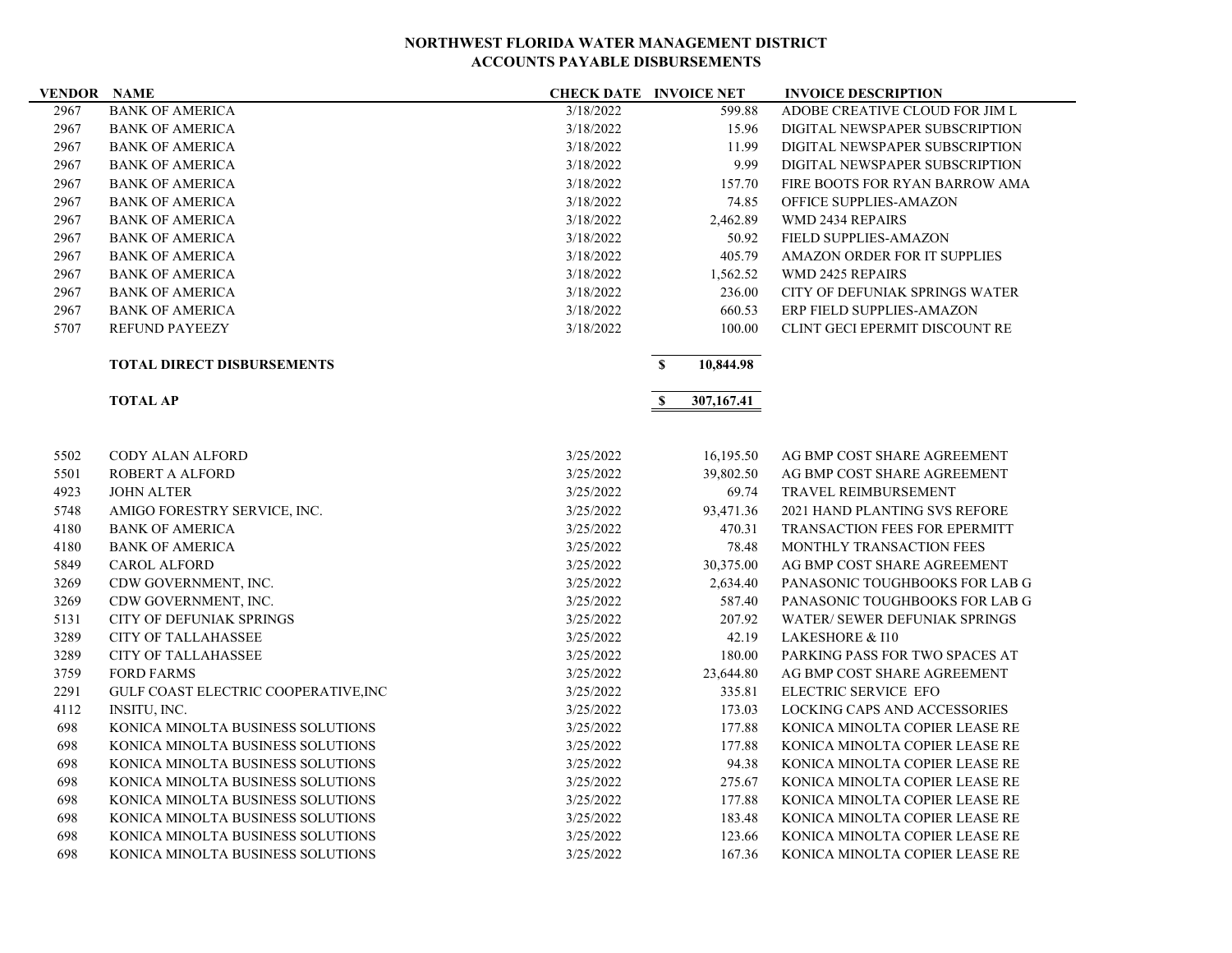| <b>VENDOR NAME</b> |                                      | <b>CHECK DATE INVOICE NET</b> |                                          |            | <b>INVOICE DESCRIPTION</b>            |
|--------------------|--------------------------------------|-------------------------------|------------------------------------------|------------|---------------------------------------|
| 5844               | MATOVINA AND COMPANY                 | 3/25/2022                     |                                          | 320.00     | P2983122 MATOVINA & CO WITHDR         |
| 5844               | MATOVINA AND COMPANY                 | 3/25/2022                     | 1,400.00<br>MATOVINA & CO 2983121 REFUND |            |                                       |
| 5791               | MOHAWK VALLEY MATERIALS, INC.        | 3/25/2022                     |                                          | 24,422.08  | RECOVERY AND DEBRIS CLEANUP           |
| 4849               | <b>NICK PATRONIS</b>                 | 3/25/2022                     |                                          | 59.06      | TRAVEL REIMBURSEMENT                  |
| 4924               | ROWE DRILLING COMPANY, INC.          | 3/25/2022                     |                                          | 143,250.00 | MONITOR WELL CONSTRUCT & AQUIF        |
| 4557               | <b>VERIZON WIRELESS</b>              | 3/25/2022                     |                                          | 1,119.06   | CELL PHONE AND JET PACKS              |
| 4038               | WINDSTREAM COMMUNICATIONS            | 3/25/2022                     |                                          | 57.51      | 800 NUMBERS & EFT LONG DISTANCE       |
|                    | <b>TOTAL CHECKS</b>                  |                               | $\mathbf{s}$                             | 380,274.34 |                                       |
|                    |                                      |                               |                                          |            |                                       |
| 3293               | ANGUS G. ANDREWS, JR.                | 3/25/2022                     |                                          | 34.14      | TRAVEL REIMBURSEMENT                  |
| 5089               | ATKINS NORTH AMERICA, INC.           | 3/25/2022                     |                                          | 29,458.90  | RISK MAP PROGRAM SUPPORT              |
| 5089               | ATKINS NORTH AMERICA, INC.           | 3/25/2022                     |                                          | 2,207.26   | RISK MAP PROGRAM SUPPORT              |
| 5702               | <b>AUTO ALLEY INC</b>                | 3/25/2022                     |                                          | 80.42      | MINOR REPAIRS FOR HQ REG VEHIC        |
| 3638               | B & B DUGGER, INC                    | 3/25/2022                     |                                          | 28,425.00  | 2122 REVELL TRACT MECHANICAL          |
| 4742               | <b>BRECK BRANNEN</b>                 | 3/25/2022                     |                                          | 105.02     | TRAVEL REIMBURSEMENT                  |
| 4300               | DYER, RIDDLE, MILLS & PRECOURT, INC. | 3/25/2022                     |                                          | 2,640.00   | <b>SURVEYING SERVICES</b>             |
| 4300               | DYER, RIDDLE, MILLS & PRECOURT, INC. | 3/25/2022                     |                                          | 4,500.00   | <b>SURVEYING SERVICES</b>             |
| 4855               | <b>ENVIRON SERVICES INCORPORATED</b> | 3/25/2022                     |                                          | 2,079.17   | JANITORIAL SERVICES FOR HO            |
| 4807               | <b>WEX BANK</b>                      | 3/25/2022                     |                                          | 10,209.16  | FEB 2022 FUEL / SERVICE PURCHASES     |
| 5775               | <b>KELLIE RALSTON</b>                | 3/25/2022                     |                                          | 116.02     | TRAVEL REIMBURSEMENT                  |
| 4952               | LAW, REDD, CRONA & MUNROE, P.A.      | 3/25/2022                     |                                          | 6,119.00   | <b>INSPECTOR GENERAL SERVICES AGR</b> |
| 5227               | <b>MAC'S AUTO SERVICE</b>            | 3/25/2022                     |                                          | 333.74     | OIL CHANGE AND REPAIRS TO WMD         |
| 252                | <b>ECB PUBLISHING INC</b>            | 3/25/2022                     |                                          | 73.75      | LEGAL ADSWATER USE PERMITS            |
| 1180               | PRIDE ENTERPRISES                    | 3/25/2022                     |                                          | 62.75      | <b>ENVELOPES</b>                      |
| 4607               | QUADIENT LEASING USA, INC            | 3/25/2022                     |                                          | 1,087.65   | MAILING SYSTEMS FOR HQ AND DEF        |
| 3960               | <b>GEORGE ROBERTS</b>                | 3/25/2022                     |                                          | 59.06      | <b>TRAVEL REIMBURSEMENT</b>           |
|                    | <b>TOTAL ACH TRANSFERS</b>           |                               | $\mathbf{s}$                             | 87,591.04  |                                       |
| 5707               | <b>REFUND PAYEEZY</b>                | 3/25/2022                     |                                          | 100.00     | CALEB BROWN P304031 EPERMIT DI        |
| 5707               | <b>REFUND PAYEEZY</b>                | 3/25/2022                     |                                          | 100.00     | JONATHAN KOWALCZIK P304000 WIT        |
|                    | <b>TOTAL DIRECT DISBURSEMENTS</b>    |                               | $\mathbf S$                              | 200.00     |                                       |
|                    |                                      |                               | $\mathbf{s}$                             |            |                                       |
|                    | <b>TOTAL AP</b>                      |                               |                                          | 468,065.38 |                                       |
| 5852               | <b>ADEAL ROBINSON</b>                | 3/31/2022                     |                                          | 4,239.90   | AG BMP COST SHARE AGREEMENT           |
| 95                 | AT&T                                 | 3/31/2022                     |                                          | 346.84     | PHONE SERVICE - EFO                   |
| 3586               | ATTACK-ONE FIRE MANAGEMENT SVCS, INC | 3/31/2022                     |                                          | 29,134.35  | AGREEMENT FOR PRESCRIBED BURNI        |
| 5580               | <b>JAMES BARNES</b>                  | 3/31/2022                     |                                          | 6,075.00   | AG BMP COST SHARE AGREEMENT           |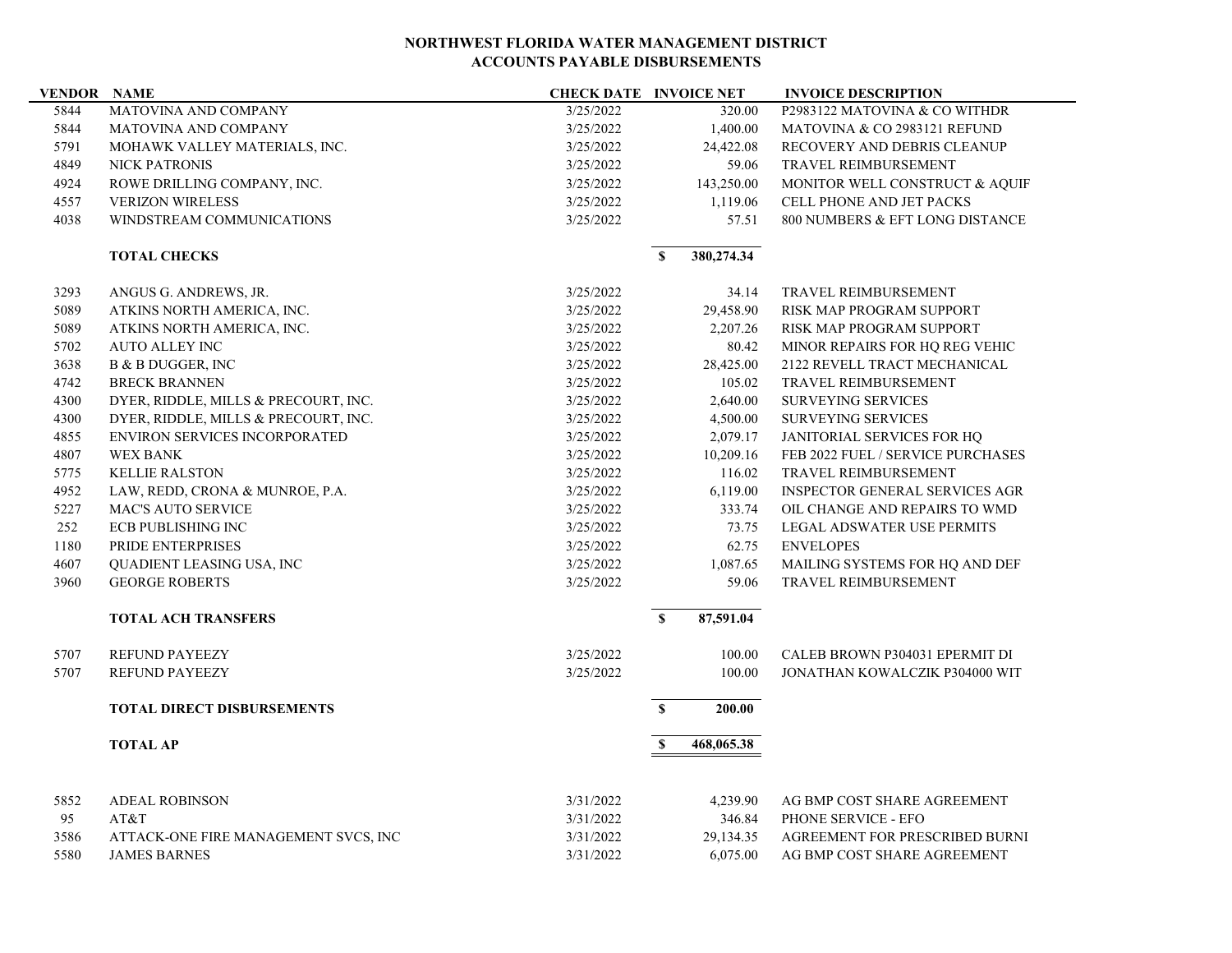| <b>VENDOR NAME</b> |                                      |           | <b>CHECK DATE INVOICE NET</b> | <b>INVOICE DESCRIPTION</b>            |
|--------------------|--------------------------------------|-----------|-------------------------------|---------------------------------------|
| 5850               | <b>BRYAN MOORE</b>                   | 3/31/2022 | 3,577.50                      | AGREEMENT FOR 2021-2023 LONGLE        |
| 5635               | CAMPLIFE, INC                        | 3/31/2022 | 16,416.00                     | CAMPLIFE RESERVATION SYSTEM MA        |
| 1859               | FL DEPT. OF ENVIRONMENTAL PROTECTION | 3/31/2022 | 736.00                        | <b>LABORATORY ANALYSIS - ECONFINA</b> |
| 1859               | FL DEPT. OF ENVIRONMENTAL PROTECTION | 3/31/2022 | 3,552.90                      | LABORATORY ANALYSIS - GW QUALI        |
| 2713               | FL DEPT OF AG. & CONSUMER SERVICES   | 3/31/2022 | 150.00                        | PRESCRIBED BURN ASSISTANCE            |
| 916                | FPL NORTHWEST FLORIDA                | 3/31/2022 | 514.66                        | ELECTRIC DEFUNIAK OFFICE              |
| 5769               | PRT USA, INC.                        | 3/31/2022 | 152,236.80                    | AGREEMENT FOR 2021-2023 LONGLE        |
| 5629               | ROAD MART OF FLORIDA, LLC            | 3/31/2022 | 498.45                        | WMD 96216 SERVICE AND REPAIRS         |
| 5764               | SOUTHERN CLEANING SUPPLY LLC         | 3/31/2022 | 444.80                        | <b>GENERAL SUPPLIES</b>               |
|                    |                                      |           |                               |                                       |
|                    | <b>TOTAL CHECKS</b>                  |           | 217,923.20<br>$\mathbf{s}$    |                                       |
| 5702               | <b>AUTO ALLEY INC</b>                | 3/31/2022 | 66.93                         | MINOR REPAIRS FOR HQ REG VEHIC        |
| 5702               | <b>AUTO ALLEY INC</b>                | 3/31/2022 | 116.74                        | MINOR REPAIRS FOR LAB VEHICLES        |
| 5428               | CARDNO, INC                          | 3/31/2022 | 7,068.34                      | AGREEMENT FOR AS NEEDED SERVIC        |
| 5687               | COLLINS LAND SERVICES, INC.          | 3/31/2022 | 87,667.86                     | HURRICANE MICHAEL REPAIR              |
| 3126               | DEWBERRY ENGINEERS, INC              | 3/31/2022 | 7,857.00                      | RISK MAP PROGRAM SUPPORT              |
| 3104               | SOUTHERN WATER SERVICES, LLC         | 3/31/2022 | 300.00                        | CARTER CHECK STATION WATER TES        |
| 5218               | WAGEWORKS, INC.                      | 3/31/2022 | 137.70                        | FLEXIBLE SPENDING ACCOUNT ADMI        |
|                    |                                      |           |                               |                                       |
|                    | <b>TOTAL ACH TRANSFERS</b>           |           | 103,214.57<br>S.              |                                       |
|                    | <b>TOTAL AP</b>                      |           | 321, 137. 77<br>S             |                                       |